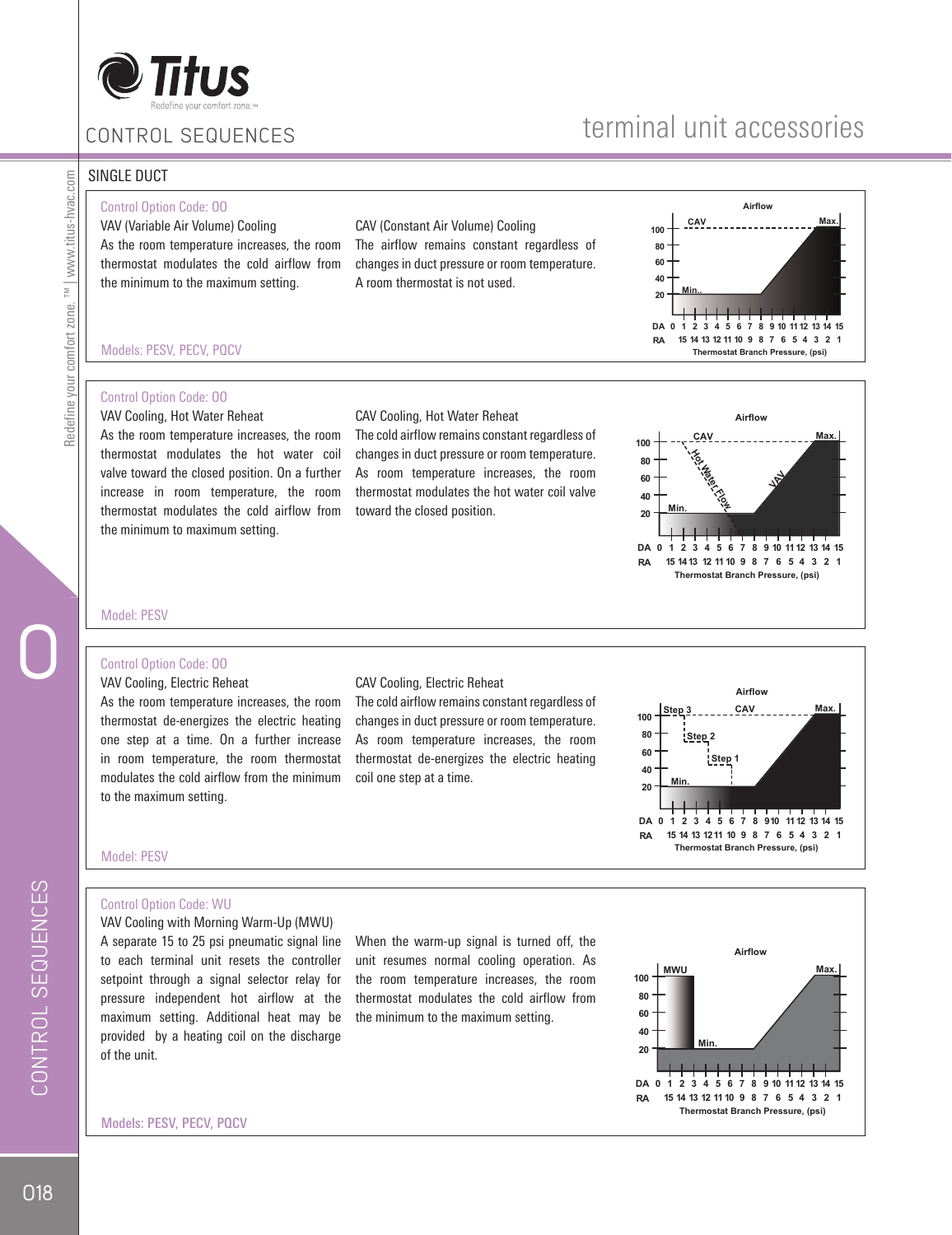

# terminal unit accessories

#### SINGLE DUCT



# Redefine your comfort zone. Redefine your comfort zone. ™ | www.titus-hvac.com  $\sim$  <sup>TM</sup> | www.titus-hvac.com

O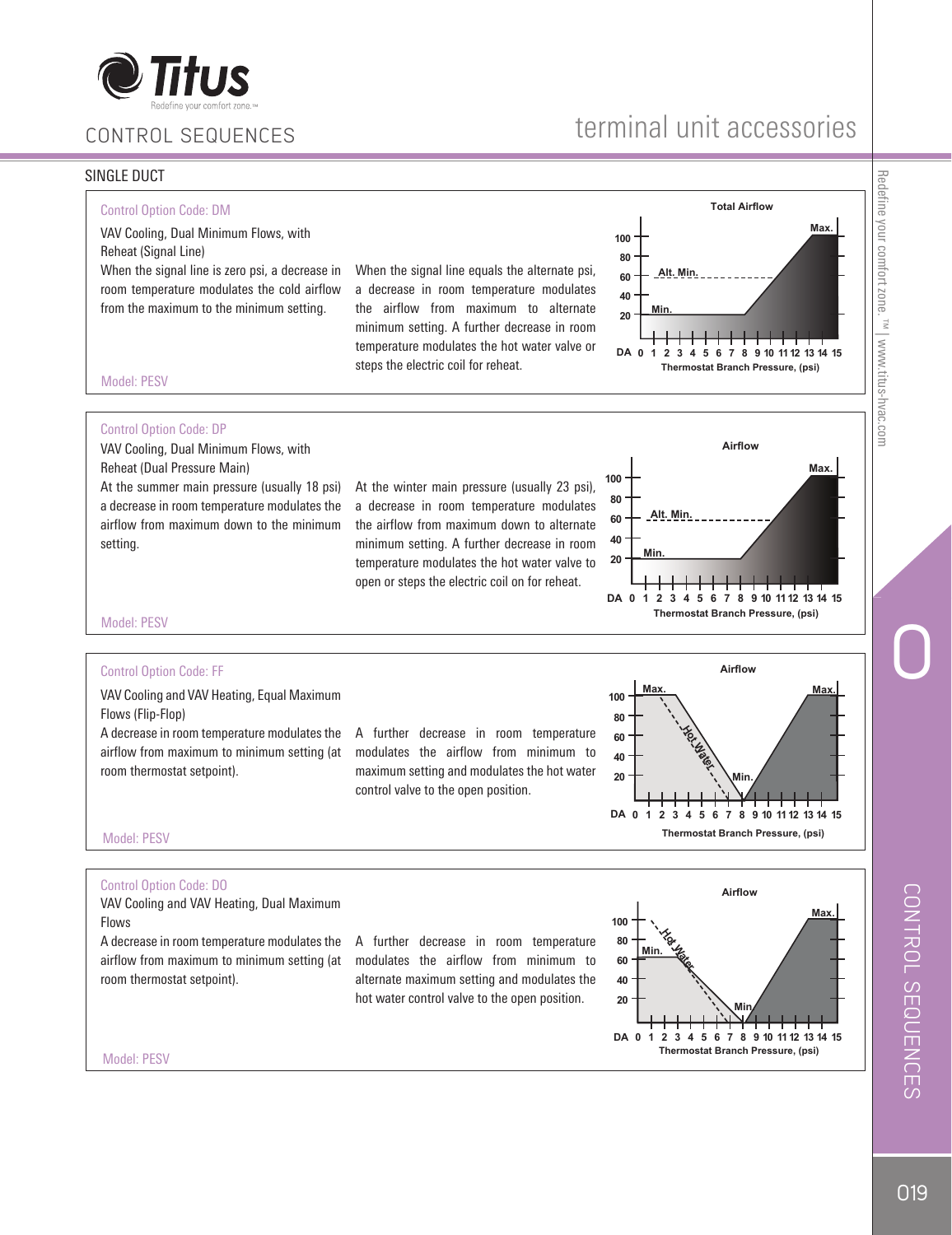

# terminal unit accessories

#### DUAL DUCT

Redefine your comfort zone. ™ | www.titus-hvac.com

Redefine your comfort zone. TM | www.titus-hvac.com

#### Control Option Code: OO

#### VAV, No Mixing

The hot and cold duct controllers are set independently for maximum airflow setting. Both controls are set for zero minimum airflow.

Hot and cold controls can be set for equal maximum airflow. If heating loads are less

demanding or unequal inlets are required, the hot duct maximum can be adjusted for a lower setting.

 Equal Max. Flow Rates Unequal Max. Flow Rates



Model: PEDV

#### Control Option Code: OO

VAV with Mixing (Attenuator required) Diagram shows unit with hot inlet and cold total flow sensors. The hot control is still set for zero minimum airflow. The unit minimum is set on the cold inlet control. Unequal inlets are available for the hot inlet.

Maximum airflow can be independently adjusted for equal or unequal settings. Mixing begins when the cold airflow reaches minimum airflow. When the hot airflow is greater than the unit minimum, the cold damper is fully closed. Optional cold inlet and hot total flow sensors are available.



#### Models: PEDV, PMDV

#### Control Option Code: OO

VAV with Hot Maximum Equal to Unit Minimum Airflow (Attenuator required) Diagram shows unit with hot inlet and cold total flow sensors. The hot control is still set for zero minimum airflow. The unit minimum is set on the cold inlet control. Unequal inlets are available for the hot inlet.

Maximum airflow for the hot inlet is set equal to unit minimum. Mixing begins when the cold airflow reaches minimum airflow. When the hot airflow is equal to the unit minimum, the cold damper is fully closed. Optional cold inlet and hot total flow sensors are available.



#### Models: PEDV, PMDV

#### Control Option Code: OO

Constant Air Volume (Attenuator required) Diagram shows unit with hot inlet and cold total flow sensors. The hot control is set for zero minimum airflow and maximum airflow is equal to total airflow.

The cold control minimum and maximum are set equal to total flow. The room thermostat is connected to the hot control only. If the optional cold inlet and hot total sensors are selected, the mixing occurs between 8 and 13 psi thermostat pressure.



Models: PEDV, PMDC

CONTROL SEQUENCES CONTROL SEQUENCES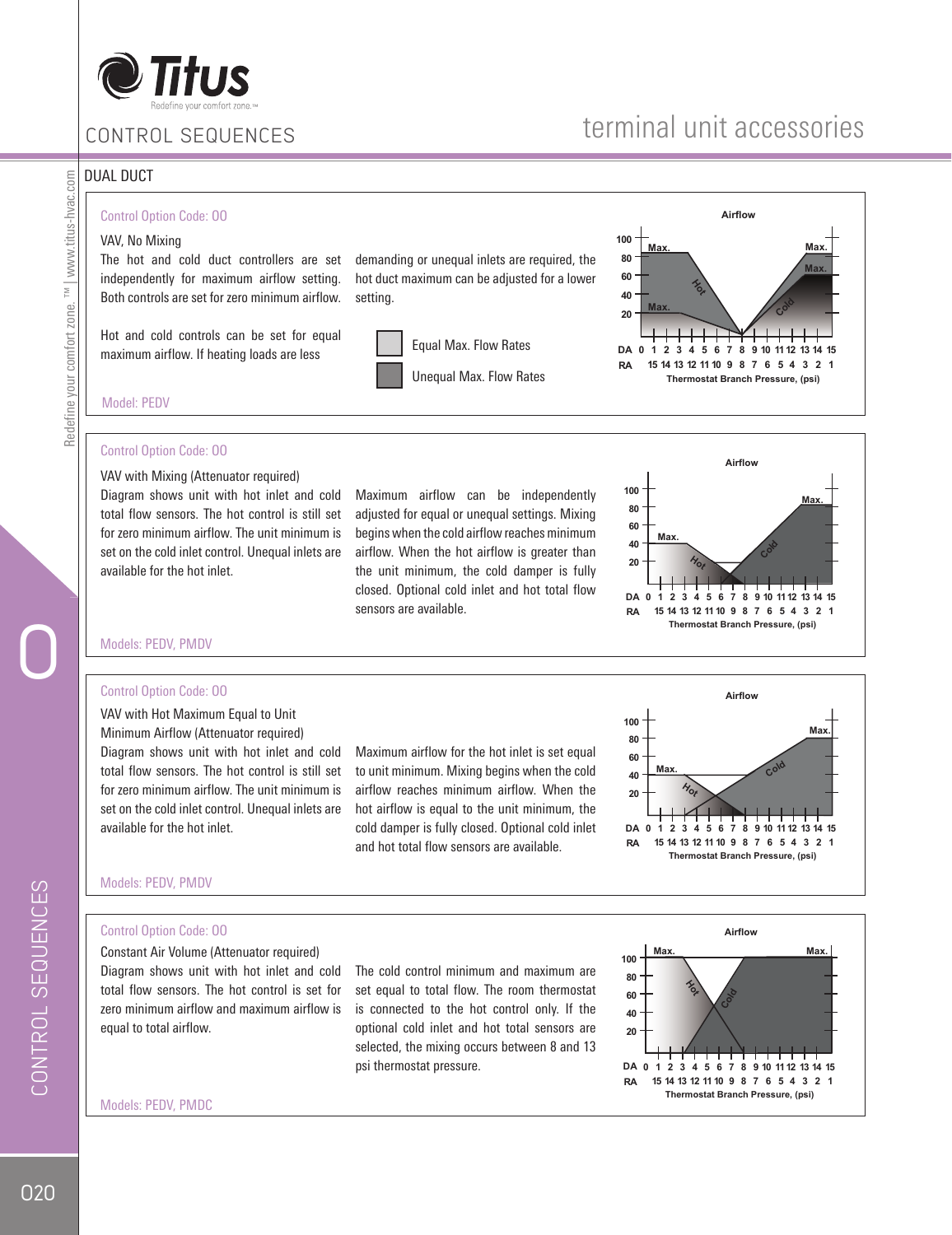

#### FAN POWERED

#### Control Option Code: OO

Constant Volume Fan VAV Terminal with Hot Water Heat

The unit fan delivers a constant airflow to the space at all times. As the room temperature decreases, the primary air valve modulates the airflow from the maximum to the minimum setting.

With a further decrease in room temperature, the room thermostat modulates the water coil valve to the open position.



#### Models: PTFS, PTQS, PFLS

#### Control Option Code: OO

Constant Volume Fan VAV Terminal with Electric Heat

The unit fan delivers a constant airflow to the space at all times. As the room temperature decreases, the primary air valve modulates the airflow from the maximum to the minimum setting.

With a further decrease in room temperature, the electric heating coil is energized one step at a time.



Models: PTFS, PTQS, PFLS

#### Control Option Code: OO

Variable Volume Fan VAV Terminal with Hot Water Heat

As the room temperature decreases, the primary airflow modulates from maximum to minimum setting (at room thermostat setpoint).

With a further decrease in room temperature, the room thermostat energizes the unit fan and the water coil valve modulates to the full open position.

**Thermostat Branch Pressure, (psi) 100 80 60 40 20 DA RA 0123456789 10 1112 13 14 15 15 14 13 12 11 10 9 8 765 4321** Hot **Hater Plenum Max. Primary Air Airflow Primary Air**

Models: PTQP, PFLP

Models: PTQP, PFLP

#### Control Option Code: OO

Variable Volume Fan VAV Terminal with Electric Heat

As the room temperature decreases, the primary airflow modulates from the maximum to the minimum setting (at room thermostat setpoint).

With a further decrease in room temperature, the room thermostat energizes the unit fan and the electric heating coil is energized one step at a time.



Redefine your comfort zone. Redefine your comfort zone. ™ | www.titus-hvac.com . <sup>"M</sup> | www.titus-hvac.com

O

terminal unit accessories